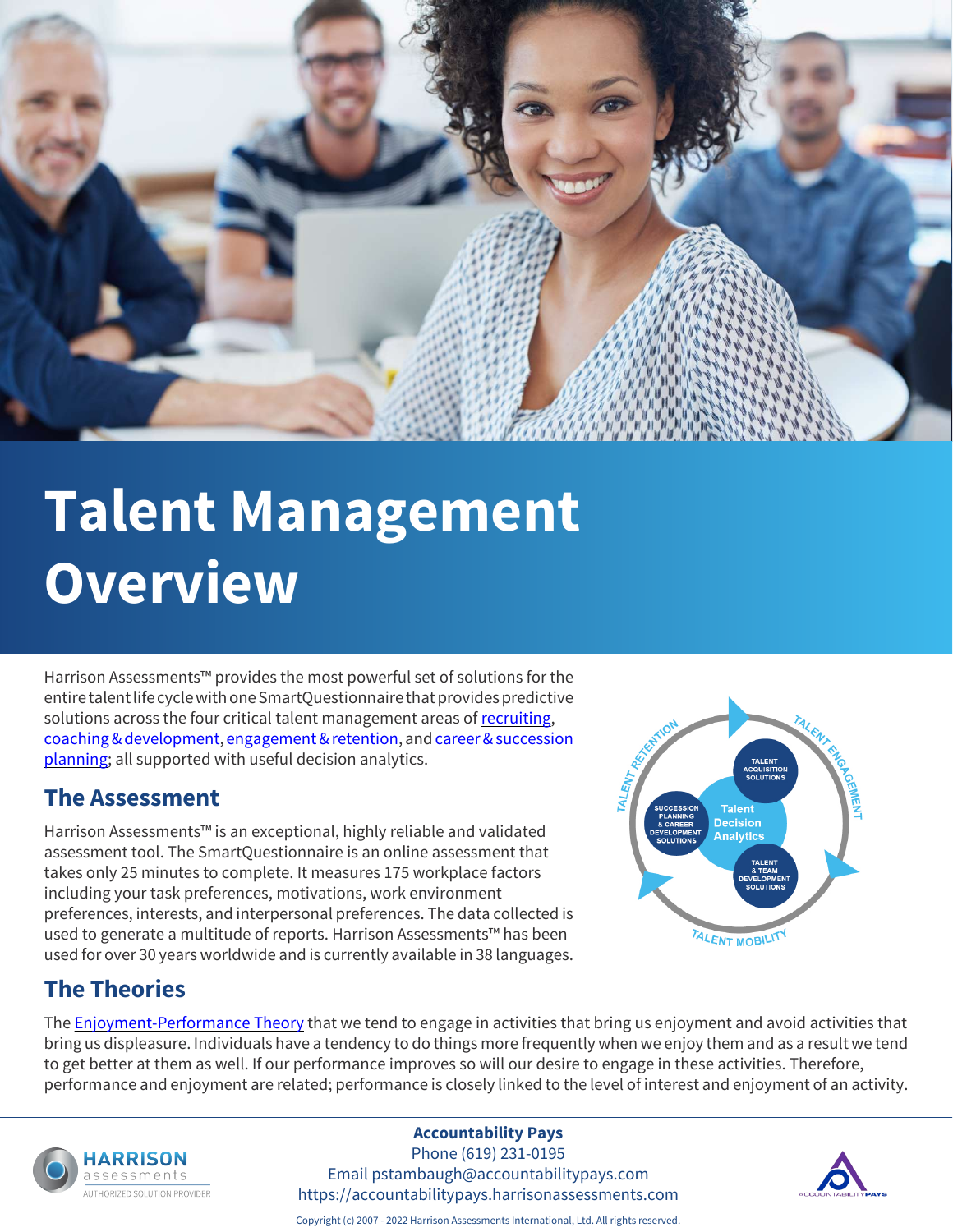## **Talent Management**

The [Paradox Technology](https://accountabilitypays.harrisonassessments.com/paradox-technology.html) truly differentiates the Harrison Assessments™ from all other assessment tools. According to Paradox, an individual can possess and demonstrate seemingly contradictory traits simultaneously. This allows us to understand whether a strong trait is a true strength or a potential derailer. By measuring 12 universal paradoxes or core values we can describe various levels of balance and imbalance enabling us to more accurately predict behavior.

### **Reliability & Validity**

Our advanced cross-referencing technologies that make over 8,000 comparisons, it's the equivalent of answering 2,700 multiple-choice questions in just 25 minutes! Our [SmartQuestionnaire](https://accountabilitypays.harrisonassessments.com/smart-questionnaire.html) prevents deception because it contains only positive statements that are ranked according to what the individual enjoys the most. Our built-in lie prevention system automatically detects even the slightest attempt to manipulate the results and determines whether the results are reliable for decision making.

### **Talent Management Solutions**

#### **Talent Screening and Recruitment**

Attract, select and engage top talent by aligning the candidate's wants, needs, passions and goals with the employer's business objectives via our job specific algorithms; all while reducing time to hire and increasing the accuracy of your decision making.

#### **Talent Coaching and Development**

Help match people to the specific roles in an organization that will keep them engaged. We provide the key analytics that inspire them to develop and build strong relationships among employees, managers, coaches and teams.

#### **Career and Succession Planning**

Provides assessment-driven career roadmaps that predict employees' likelihood of success and enjoyment for targeted jobs within the organization, while giving decision makers comprehensive data analytics to identify high potential candidates at all levels of the organization. Additionally, the career guidance solutions enable job seekers to receive a ranked list of 650+ Career Options according to their level of enjoyment. They can then shortlist careers they are interested in and discover more career requirements and take a deep dive into specific areas of potential satisfaction or dissatisfaction for that career.

### **Engagement & Retention Solutions**

Harrison Assessment 's Engagement & Retention Analysis transforms engagement surveys from vague trends to actionable data that can truly make an impact at individual, group and organization levels. It measures an individual's core Job Fit, their important Expectations, Supporting Behaviors and current Fulfilment levels for those important expectations to highlight at-risk individuals. Train your managers to have the crucial conversations that foster engagement and observe the increased performance and improved culture permeate throughout your organization.



**Accountability Pays**

Phone (619) 231-0195 Email pstambaugh@accountabilitypays.com https://accountabilitypays.harrisonassessments.com